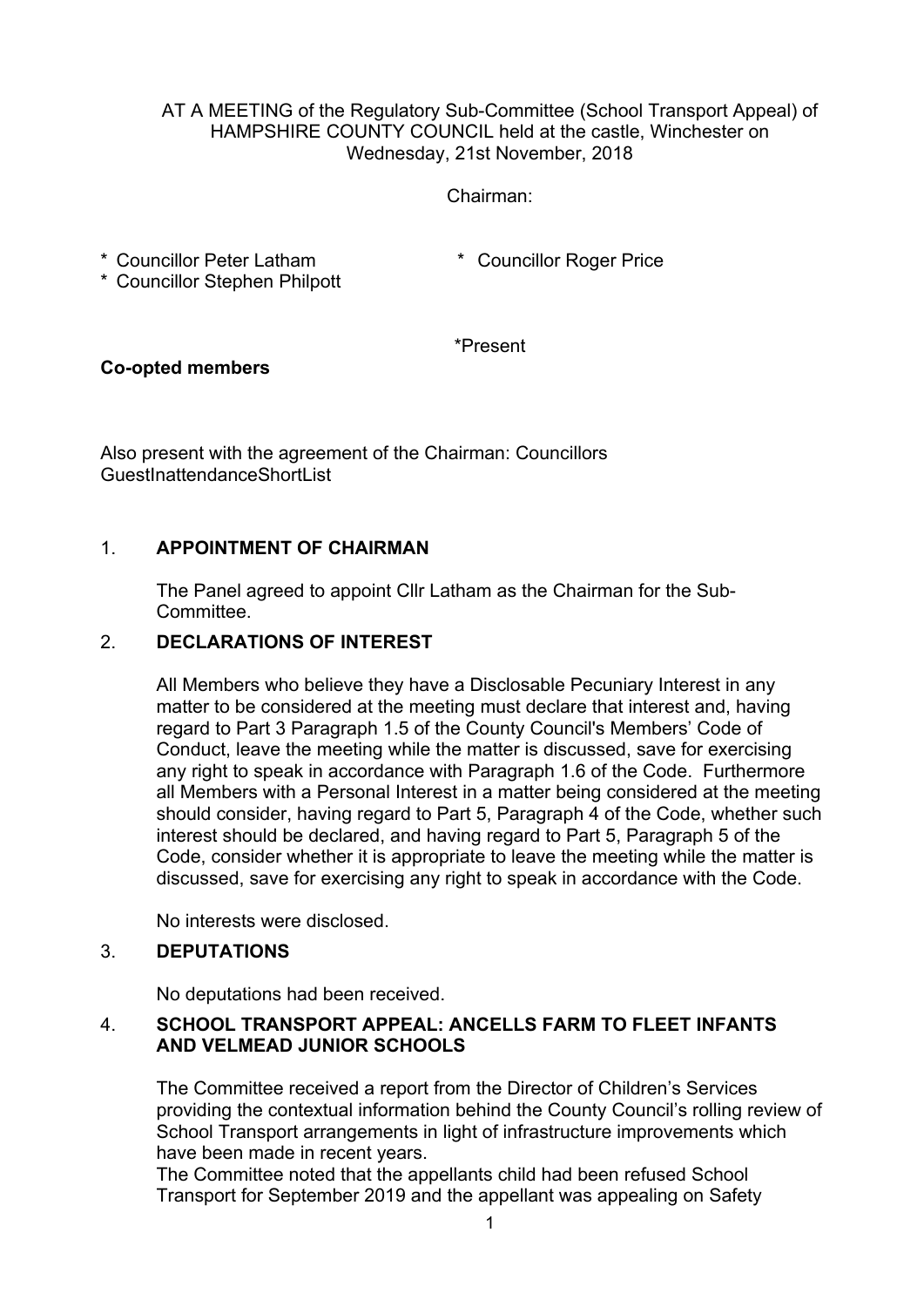grounds rather than distance. This refusal is as a result of policy changes which came into effect in September 2018, with further changes taking place in September 2019; namely that children will qualify for School Transport from their 5th birthday instead of when they start school.

The Committee heard that the Council's view was that the route, and similar alternatives, were available accompanied or unaccompanied by a parent.

The Committee noted that individuals in the Fleet area had formed a group in protest of this decision but that a Road Safety Officer had inspected the estate and route via Cove road and found it to be safe. The appellant appealed this decision but was unsuccessful at Stage 1, leading to this Stage 2 appeal.

With the School Transport withdrawn, parents do have the option to purchase a 'Privilege Seat' on the bus route at a cost of £600 a year.

In response to questions members heard that;

- The 'Privilege Seats' are confirmed to be available for 2019/20 but there is uncertainty in relation to their continued availability.
- On King's road there are potentially misleading signage in relation to cycle paths, indicated a cycle path and cyclists being allowed on the pavement concurrently.

### **Exclusion of the Press and Public**

**RESOLVED:** That the public be excluded from the meeting during the following item of business, as it is likely, in view of the nature of the business to be transacted or the nature of the proceedings, that if members of the public were present during these items there would be disclosure to them of exempt information within Paragraph 3 of Part 1 of Schedule 12A to the Local Government Act 1972, and further that in all the circumstances of the case, the public interest in maintaining the exemption outweighs the public interest in disclosing the information, for the reasons set out in the report.

### 5. **EVIDENCE FROM APPELLANT**

The appellant expressed their gratitude to the Committee for having walked the route and noted that the impact the distance had on the children was noticeable. The appellant accepted the financial situation that the County Council was in but believed that the situation for Ancells Farm was unique.

The appellant explained how Ancells Farm had been built thirty years ago, and as there was no School on the estate a bus service was provided to the local school. The appellant stated they believe the decision to remove this service had been rushed and not properly scrutinized following comments made by their local MP and District Council. The appellant highlighted that the issue was in relation to her child being four years old, which is not the statutory school age, when starting in September. However a response from the Department of Education had stated that the Government expected Local Authorities to provide transport using their discretionary powers.

The appellant finished by noting that their child would start school with other children using the Bus Service, and as they would all receive the same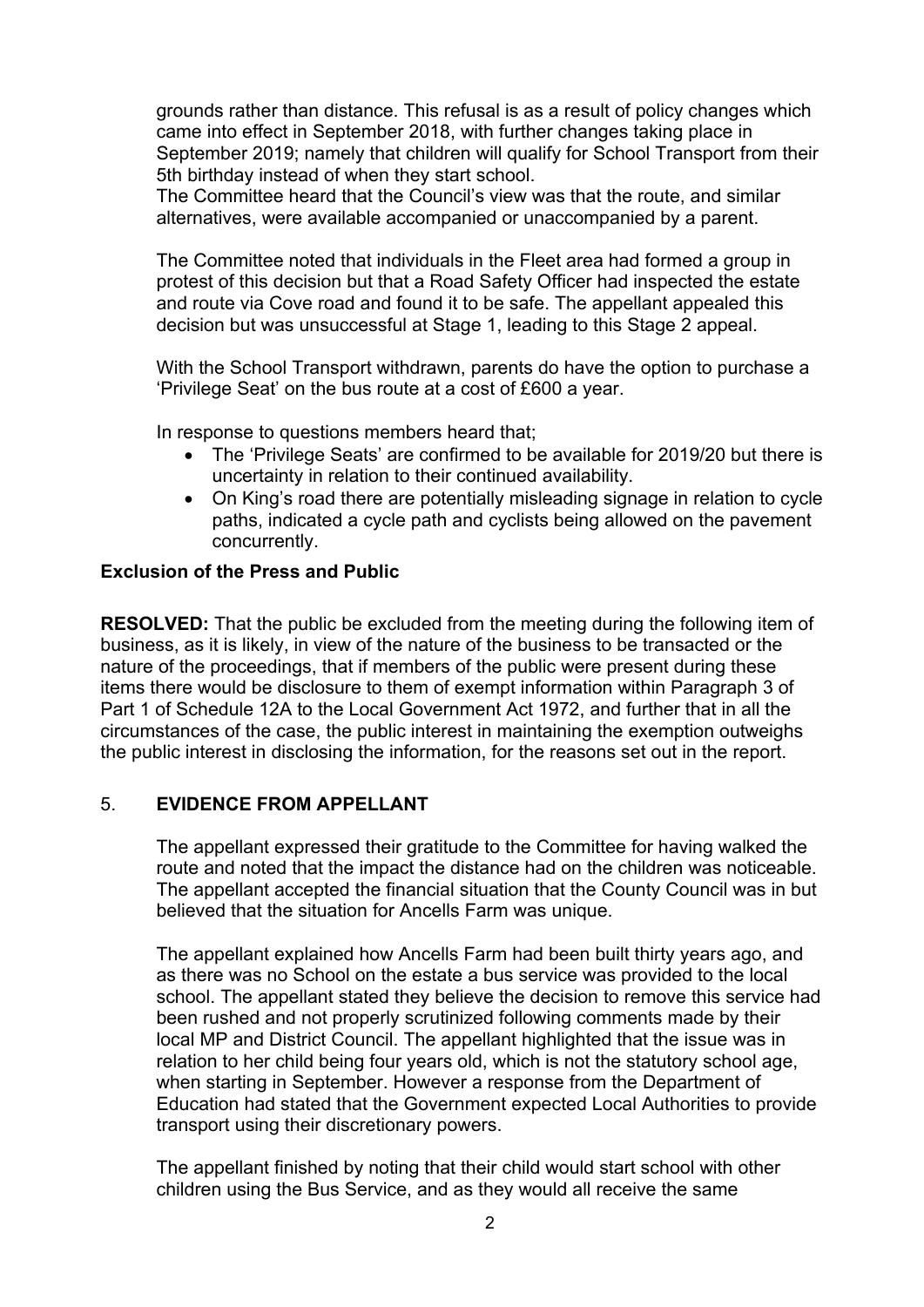education, abide by the same code of conduct at the school etc. they should also have the same transport options available to them. The appellant noted that as a seat would be provided for their child the following year, this probably meant there would be an empty seat on the bus waiting for them up until this point.

The appellant noted that there were many unsafe aspects of the route which had been identified by Fleet but disregarded by Hampshire County Council (HCC) which were noticeable when navigating the route this morning. The following were highlighted as particular issues;

- Cove Road crossing two traffic analysis have taken place on this road which have both identified a heavy flow of traffic. The refuge in the road is required but is very small.
- Train Station Area has a footpath but it is very narrow and slanted. Commuters use this area and get frustrated by slow pedestrians.
- Business Park Crossing this area is difficult to cross and a child would not have clear site lines at the crossing points. A driver may not be able to see the child either.

The appellant finished by noting that Ancells farm is an estate without a school, segregated by a train line and that a commitment was made by HCC to provide a bus service. If this is continued for children aged 5-8 years old then it is inadequate not to provide to other ages also.

With the Chairman's agreement, Cllr Collett (Councillor for Yateley East & Blackwater) spoke on behalf of the appeal.

Cllr Collett explained that his division included the area before the railway and that Cllr Forster was the County Councillor for the Fleet Town, the area south of the railway.

Cllr Collett explained how Ancells Farm estate was built in the 1980's and the plan originally included a Primary School; the developer was to provide the land and HCC was to build the school. However, as Fleet Primary school had surplus space it was decided not to build a second school and instead to provide transport from the new estate to the school regardless of age or status. Cllr Collett noted that since this point, individuals have moved into the area on the basis that a bus was provided for School transport.

In relation to the safety of the route Cllr Collett noted that he believe that the case for unaccompanied children was clear and that this was a question in relation to accompanied children. Cllr Collett added that he was shocked that HCC used the Road Safety Great Britain standards for safety assessment, noting that they were not used for general highways but recognising this was the policy on which the route must be judged.

Cllr Collett raised the following issues in relation to the route;

- When leaving the state the route has an alley way with a 90 degree turn up hill with a gradient which could prove problematic with a push chair, wheelchair of child's scooter.
- Cove road crossing was easier that morning due to the presence of officers wearing high visibility jackets. There is a steep slope at the stepping off point with a possibility of rolling into the road. The island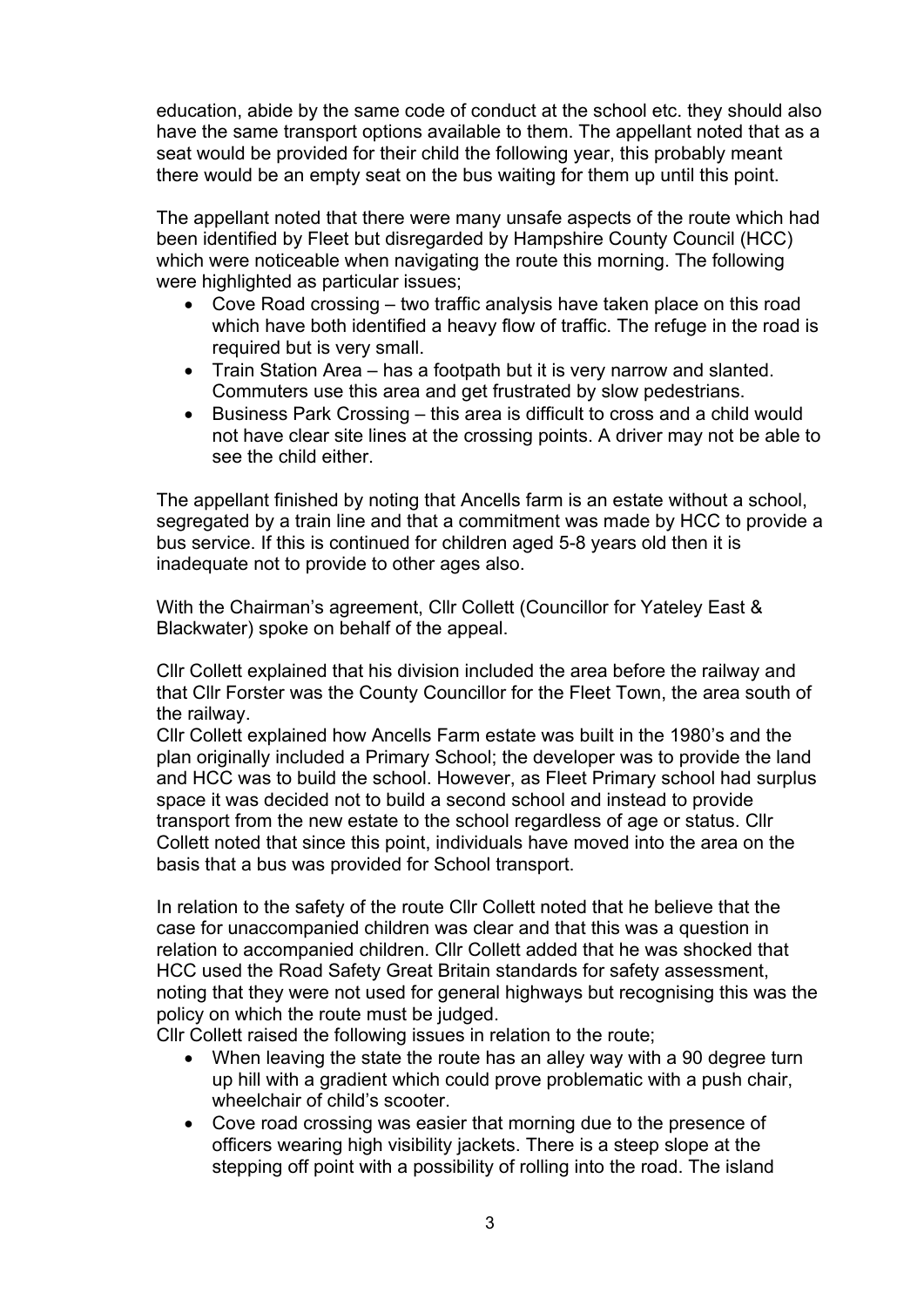refuge on the road is small when considering the number of children who will be walking to school.

- There are a number of issues around the Train station such as;
	- $\circ$  The road on approach to the station had a number of cars leaving their driveways posing a hazard for pedestrians. This road is also not level posing a risk for push chairs etc.
	- o Commuters walking to the train are in a hurry and will overtake slowing pedestrians leading to the chance of accidents.
	- $\circ$  Past the bridge to the station there is a free parking area with an increased number of commuters and there are often bikes locked to the railings on the path.
	- $\circ$  The road entrance to the Station is laid out in an unusual way so that it is difficult to judge which direction cars will travel in with two options on a left turn. On the other side parked vehicles provide obstacles for sight lines.
- There is confusion over cycle paths and encouragement/permission to use the pavement on the later part of the route.

Cllr Collett stated that he thought there was no doubt that the route was not safe and that he could see how distressed the children were at the length of the walk, compounded by the whether conditions. Cllr Collett noted that this would distract a parent, making them potentially less aware of the hazards around them.

In response to questions members heard that;

- The appellant considered there to be different hazards for the return journey as sunset can be during the journey in the winter and make the tricky points on the route more of an issue. Additionally the children will be tired from their day at school and the journey home will be at a slower pace and rush hour traffic will be present.
- The appellant was currently sending her older son to school on the bus and her daughter was in nursery. The appellant accompanied her son to the bus at 8:10am and would collect him at 3:30pm. The appellant started work at 9am and would drop her daughter with a family member on the way who would take her to nursery.
- Cllr Collett had been the County Councillor for a number of years and had been able to have some success in improving road safety in the area the route crosses. This included the installation of the islands on Cove road, resurfacing of the pavement near the station and a new safe crossing on Ancells road. Cllr Collett believed he has had a degree of success in improving the route but some issues could not be address due to lack of available funds or, in the case of the area outside the station, there not being much more that can be done.

# 6. **SCHOOL TRANSPORT APPEAL OUTCOME**

The Chairman asked each party to summarise the key points they had raised before the sub-committee would retire to deliberate.

The Panel heard that the Road Safety Great Britain guidance was used by many Local Authorities for these assessments and the route was judged to be available all year round. It was acknowledged that Officers were wearing high